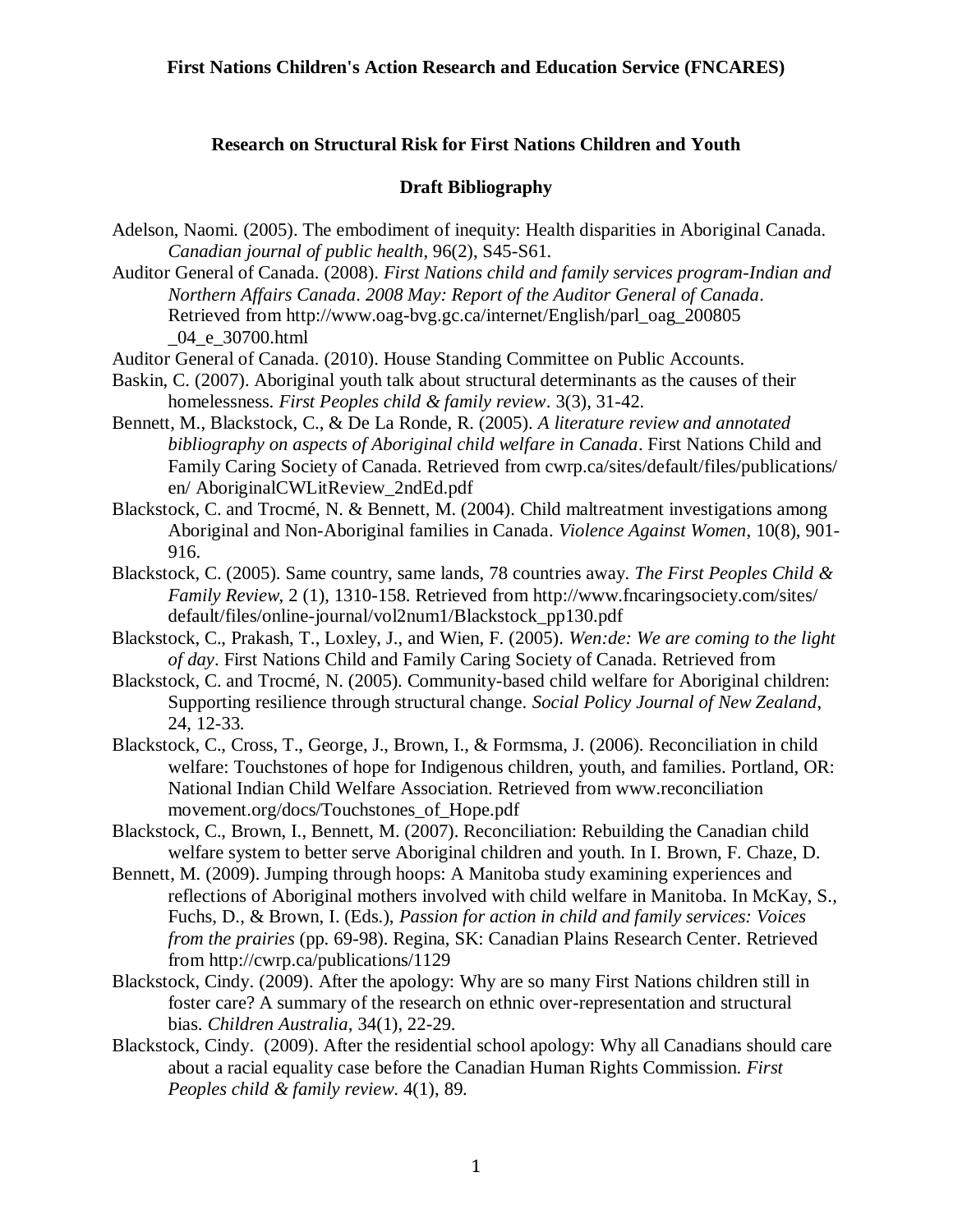- Blackstock, Cindy. (2009). First Nations Child and Family Caring Society of Canada: Federal government under-funding of children's services on reserves as a risk factor for disadvantage including sexual exploitation. Senate Committee on Human Rights.
- Blackstock, Cindy. 2010. Indian and Northern Affairs Canada (INAC): Delivering inequity to First Nations children and families receiving child welfare services. Submission to the Standing Committee on Aboriginal Affairs and Northern Development.
- Blackstock, C. (2009). *When everything matters: Comparing the experiences of First Nations and Non-Aboriginal children removed from their families in Nova Scotia from 2003 to 2005*.
- First Nations Child and Family Caring Society of Canada. (2010). *Why the World Needs to Watch: The Canadian Government Held to Account for Racial Discrimination Against Indigenous Children Before the Canadian Human Rights Tribunal*. United Nations Forum on Indigenous Issues: Forum on Indigenous Child and Youth Rights. First Nations Child and Family Caring Society of Canada Retrieved from http://www.un.org/esa/ socdev/unpfii/documents/International%20EGM%20Presentation%20by%20Cindy.pdf
- Blackstock, C. (2011). The Canadian Human Rights Tribunal on First Nations Child Welfare: Why if Canada wins all Canadians lose. *Children and Youth Services Review*. 33(1), 187-194.
- Blackstock, C. (2011). Jordan's Principle and Maurina Beadle's fight for implementation. Eastern Branch, *Ontario Association of Social Workers (OASW) Bulletin*, 37 (3): 12-14.
- Blackstock, C. (2011). *Jordan & Shannen: First Nations children demand that the Canadian Government stop racially discriminating against them*. Shadow Report: Canada 3rd and 4th Periodic Report to the UNCRC. Ottawa, ON. First Nations Child and Family Caring Society of Canada. Retrieved from http://www.fncaringsociety.com/sites/default/files/ docs/UNCRC\_report\_Canada\_2011\_final.pdf
- Brown, I., Chaze, F., Fuchs, D., Lafrance, J., McKay, S., & Thomas Prokop, S. (2007). *Putting a human face on child welfare: Voices from the Prairies*. Prairie Child Welfare Consortium www.uregina.ca/spr/prairiechild/index.html /Centre of Excellence for Child Welfare www.cecw-cepb.ca
- Canada. Royal Commission Report on Aboriginal Peoples. (1996). Retrieved from http://www.collectionscanada.gc.ca/webarchives/20071115053257/http://www.aincinac.gc.ca/ch/rcap/sg/sgmm\_e.html
- Canadian Council of Child and Youth Advocates. (2011). *Special Report--Aboriginal Children: Canada must do better*, Submitted to UN Committee on the Rights of the Child.
- Canadian Paediatric Society. (2012). *Are We Doing Enough?: A status report on Canadian public policy and child and youth health*. Ottawa, ON. Canadian Paediatric Society.
- Canadian Real Estate Association (CREA). (2006). *Aboriginal Housing in Canada: Building on Promising Practices*. Report for The International Housing Coalition (IHC), Case Study 3. http://www.aref.ab.ca/resourcelibrary/documents/case\_study\_ENGLISH.pdf
- Dubois, D. and Ramdatt, J. (2006). Promising Practices in First Nations Child Welfare Management and Governance. First Nations Child and Family Caring Society of Canada. Retrieved from: [http://www.fncfcs.com/pubs/fncfcsPubs.html.](http://www.fncfcs.com/pubs/fncfcsPubs.html)
- First Nations Child and Family Caring Society of Canada. (2003). *United Nations Committee on the Rights of the Child: Non Discrimination and Diversity*. Ottawa: ON. First Nations Child and Family Caring Society of Canada. Retrieved from http://www.fncaringsociety .com/sites/default/files/docs/UnitedNationsMay2004.pdf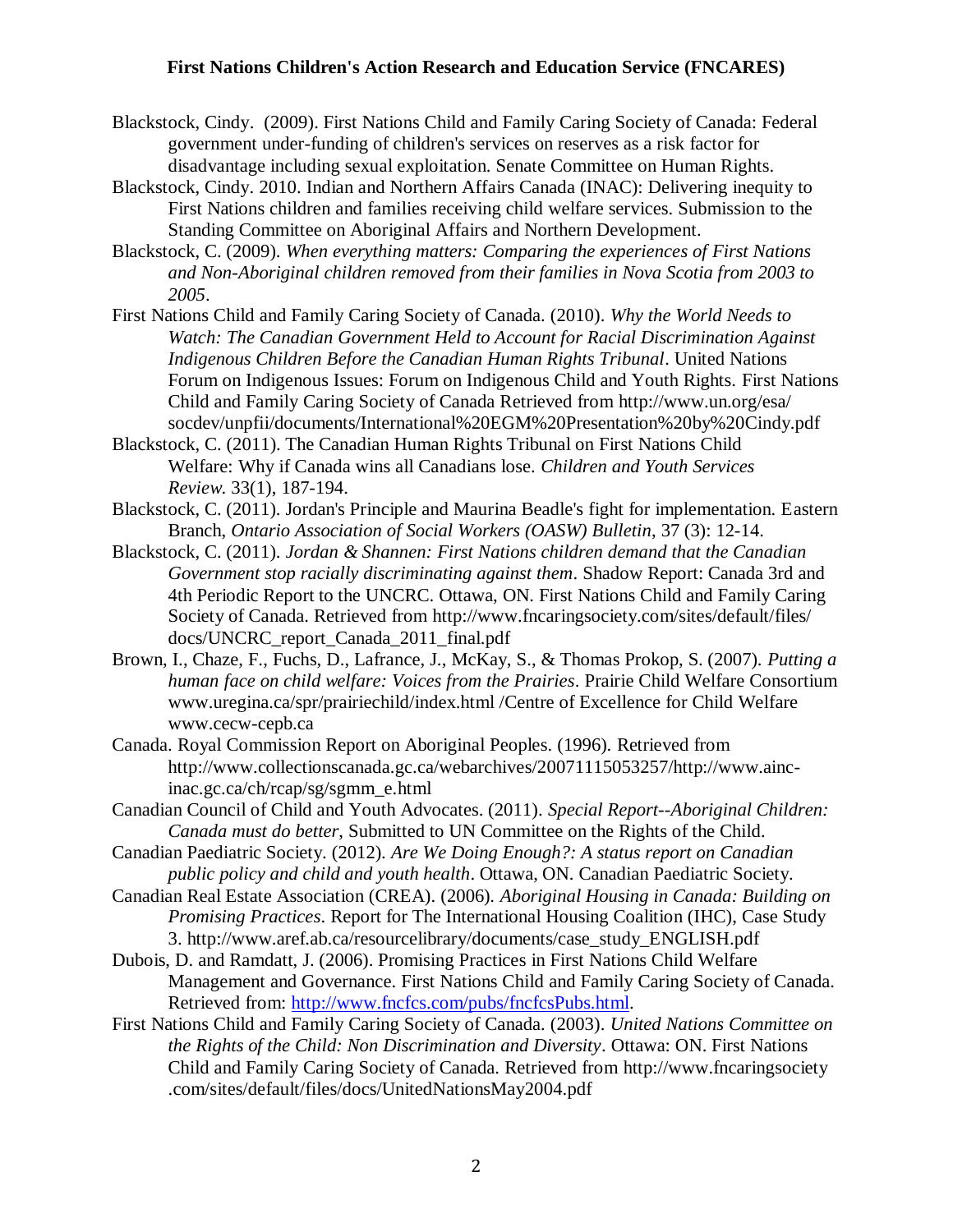- First Nations Child and Family Caring Society of Canada. (2004). *Staying at home: Examining the implications of least disruptive measures for First Nations child and family service agencies*. Ottawa, ON: First Nations Child and Family Caring Society of Canada. Retrieved from www.fncaringsociety.com/sites/default/files/docs/Staying\_at\_Home.pdf
- First Nations Child and Family Caring Society of Canada. (2006). *The struggle for equal rights for First Nations children in child welfare*. Briefing to the UN committee on Economic, Social and Cultural Rights on the occasion of the review of Canada's fourth and fifth periodic reports. Ottawa, ON: First Nations Child and Family Caring Society of Canada. Retrieved from http://www.fncaringsociety.com/sites/default/files/docs/FNCFCS \_eco\_soc\_cul\_UNSubmission.pdf
- First Nations Child and Family Caring Society of Canada. (2009). *Federal Government underfunding of children's services on reserves as a risk factor for disadvantage including sexual exploitation*. Prepared for: Senate Committee on Human Rights, October 26, 2009. Ottawa, ON: First Nations Child and Family Caring Society of Canada. Retrieved from http://www.fncaringsociety.com/sites/default/files/docs/SenateCommitteeOnHumanRight s\_2009.pdf
- Fuchs, J. Lafrance, S. McKay, & S. Thomas Prokop (Eds.), *Putting a human face on child welfare: Voices from the Prairies* (pp. 59-87). Prairie Child Welfare Consortium www.uregina.ca/spr/prariechild/index.html/Centre of Excellence for Child Welfare www.cecw-cepb.ca
- Galley, V. (2010). *Summary review of Aboriginal Over-representation in the Child Welfare system* (Final). Saskatchewan Child Welfare Review Panel.
- Grand Council of the Crees (Eeyou Istachee). (2001). *Pushed to the edge of extinction: Racism against Indigenous People in Canada*. Nemaska, QC. Retrieved from http://www.gcc.ca/ pdf/INT000000005.pdf
- Keegan Eamon, M. and Sandra Kopels. (2004). "'For reasons of poverty': Court challenges to child welfare practices and mandated programs." *Children and Youth Services Review*, 26, 821-836.
- Lafrance, J., Bastien, B., Bodor, R., & Ayala, J. (2006). *Leadership Development Forums in Aboriginal Child Welfare: Making our Hearts Sing in Alberta*. University of Calgary, Faculty of Social Work. Retrieved from http://cwrp.ca/node/607
- Lafrance, J., Bastien, B. (2007). Here be Dragons! Breaking down the iron cage for Aboriginal children. In Brown, I., Chaze, F., Fuchs, D., Lafrance, J., McKay, S., & Prokop, T., (Eds.), *Putting a human face on child welfare: Voices from the Prairies*, 89-113.
- Lavallee, T.L. (2005). Honouring Jordan: Putting First Nations children first and funding fights second. *Paediatrics & Child Health*, 10 (9), 527-529. Retrieved from http://www.ncbi.nlm.nih.gov/pmc/articles/PMC2722633/
- Lett, D. (2008). Whatever happened to Jordan's principle? *Canadian Medical Association Journal*, 178 (12), 1534-1535. Retrieved from<http://www.cmaj.ca/content/178/12/> 1534.2.full.pdf+html?sid=5958cb6d-fb79-49e8-9d86-aee9e747da2d
- Loman, L.A. and Siegel, G.L. (2012). "Effects of anti-poverty services under the differential response approach to child welfare." *Children and Youth Services Review* 34, 1659-1666.
- Loppie Reading, Charlotte and Fred Wien. (2009). *Health Inequalities and Social Determinants of Aboriginal Peoples' Health*, National Collaborating Centre for Aboriginal Health. Retrieved from http://www.nccah-ccnsa.ca/docs/social%20determinates/NCCAH-Loppie-Wien\_Report.pdf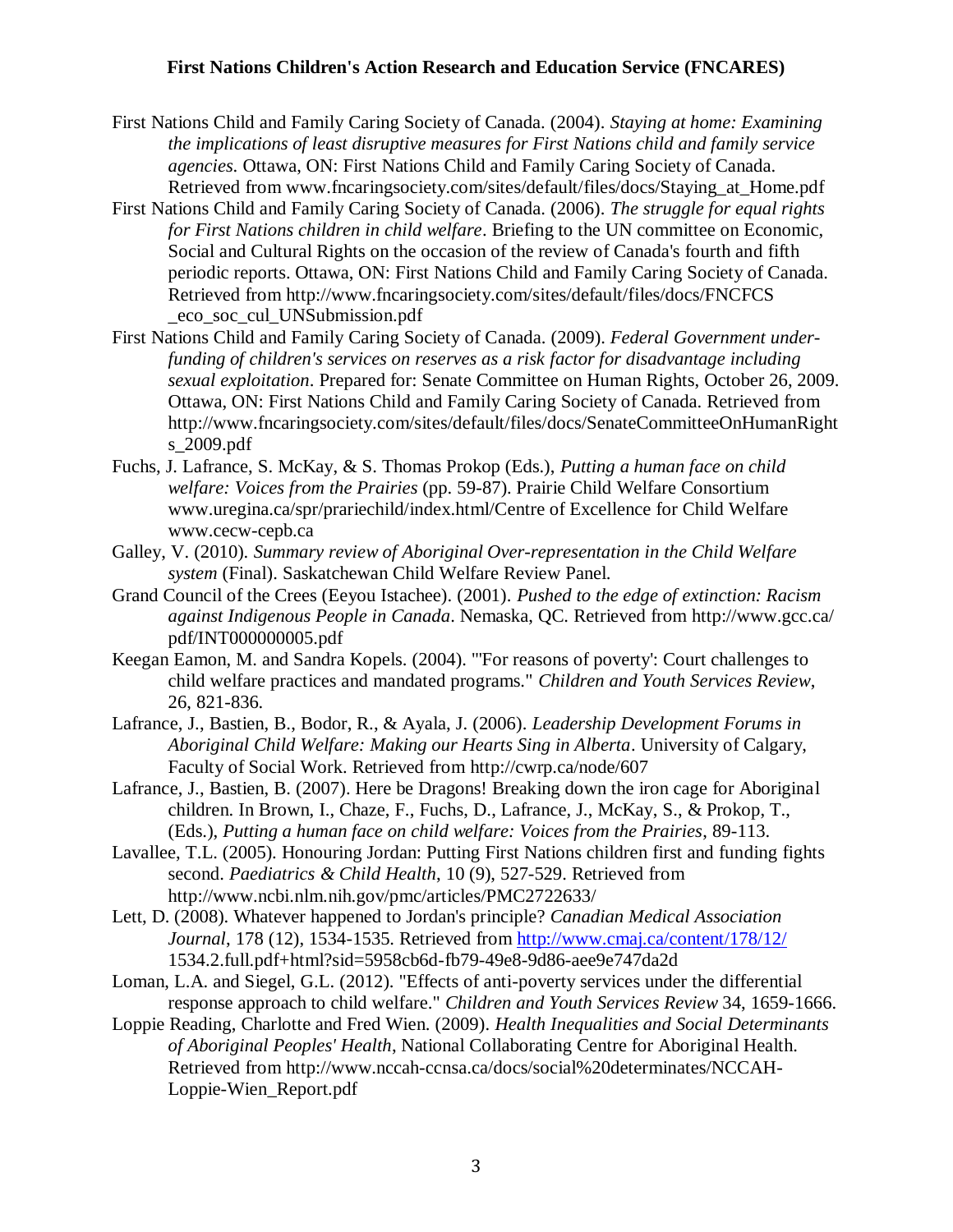- Loxley, J., De Riviere, L., Prakash, T., Blackstock, C., Wien, F., & Thomas Prokop, S. (2005). *Wen:de: The journey continues*. Ottawa, ON: First Nations Child and Family Caring Society of Canada.
- Loxley, J. (2011). *Aboriginal, Northern, and Community Economic Development: Papers and Retrospectives*. Winnipeg, MB: Arbeiter Ring Publishing.
- MacDonald, N., Attaran, A. (2007). Jordan's Principle, governments' paralysis. *Canadian Medical Association Journal*, 177 (4), 321. Retrieved from http://www.cmaj.ca/content/ 177/4/321.full?sid=d7aad6f1-d768-4dd9-abbc-f0242bf9023c
- MacLaurin, B., Trocmé, N., Fallon, B., Blackstock, C., Pitman, L., McCoromack, M. (2011). A comparison of First Nations and non-Aboriginal children investigated for maltreatment in Canada in 2003. *Canadian Child Welfare Research Portal*. http://cwrp.ca/publications/ 537
- Make First Nations Poverty History Expert Advisory Committee. (2009). *The state of the First Nation economy and the struggle to make poverty history*. A paper prepared for the Inter-Nation Trade and Economic Summit, Toronto, Ontario, March 9-11, 2009 by the First Nations Poverty History Expert Advisory Committee. Retrieved from http://abdc.bc.ca/uploads/file/09%20Harvest/State%20of%20 the%20First%20Nations %20Economy.pdf
- National Collaborating Centre for Aboriginal Health. (2010). *Poverty as a social determinant of First Nations, Inuit, and Métis Health*. Retrieved from http://www.nccah-ccnsa.ca/ docs/ fact%20 sheets/social%20determinates/NCCAH\_fs\_poverty\_EN.pdf
- National Council of Welfare. (2009). Housing for Aboriginal children and youth: The need for a holistic approach. In Hulchanski, J. D., Campsie, P., Chau, S., Hwang, S., Paradis, E. (Eds.), *Finding home: Policy options for addressing homelessness in Canada* (Chapter 6.1), Toronto: Cities Centre, University of Toronto. Retrieved from www.homelesshub.ca/FindingHome
- Native Women's Association of Canada. (2004). *Aboriginal women and housing*. Retrieved from http://www.nwac.ca/sites/default/files/reports/NWAC\_BgPaper\_e.pdf
- Noël, A. & Laroque, F. (2009). Aboriginal Peoples and poverty in Canada: Can provincial governments make a difference? *International Sociological Association's Research Committee on Poverty, Social Welfare and Social Policy* (RC19) *Conference*, Montreal, Retrieved from www.cccg.umontreal.ca/rc19/PDF/Noel-A\_Rc192009.pdf
- Provincial Advocate for Children & Youth. (2011). *Our Dreams Matter Too: First Nations children's rights, lives, and education*. Retrieved from http://www2.ohchr.org/english/ bodies/crc/docs/ngos/Canada\_ShannensDreamCampaign\_CRC61\_en.pdf
- Quinn, A., Saini, M. (2012). *Touchstones of Hope: Participatory Action Research to Explore Experiences of First Nation Communities in Northern British Columbia.* Evaluation Report.
- Saskatchewan Child welfare review panel report: For the good of our children and youth. (2010). Retrieved from http://saskchildwelfarereview.ca/final-report.htm
- Silver, Jim. (2009). "Complex poverty and home-grown solutions in two prairie cities. In S. MacKay, D. Fuchs, & I. Brown (Eds.), *Passion for action in child and family services: Voices from the prairies* (pp. 227-246). Retrieved from http://cwrp.ca/publications/1144
- Sinha, V., Trocmé, N., Fallon, B, MacLaurin, B., Fast, E., Thomas Prokop, S., et al., (2011). *Kiskisik Awasisak: Remember the Children. Understanding the Overrepresentation of*